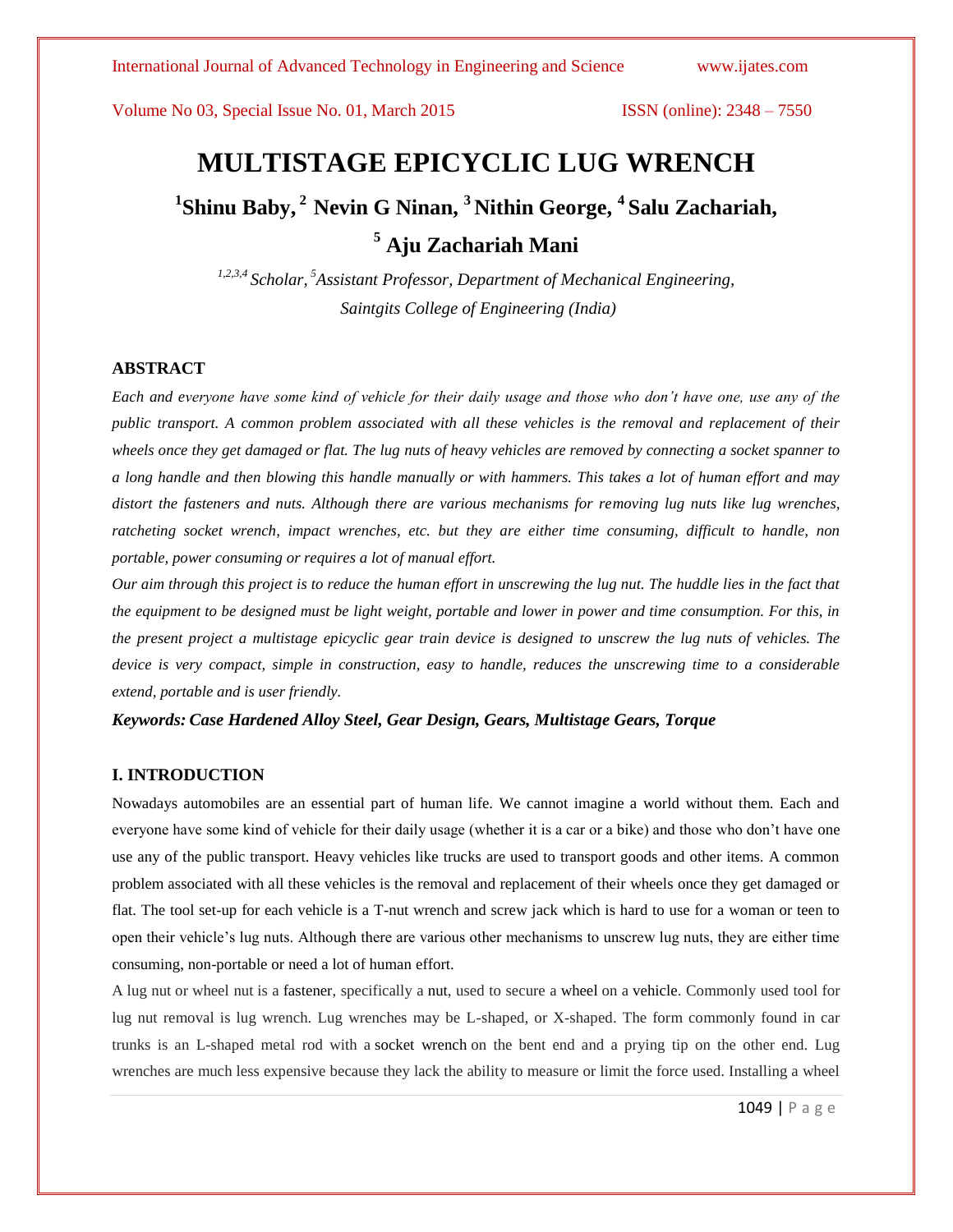with a lug wrench thus requires a bit of rough guessing about proper tightness. Excessive force can strip threads or make the nuts very difficult to remove. Also, uneven torque between the various lug nuts, or excessive torque, can lead to warping of the brake rotor if the car is equipped with disc brakes. An improved form of the lug wrench is the ratcheting socket wrench, often called a ratchet**.**

There are also power tool versions of "air" ratchets which use compressed air power to drive air powered socket wrenches which tighten or loosen nuts or bolts. A second major variety of compressed air powered tools are impact wrenches which are used for common tasks such as lug nuts on wheels. Electric powered impact wrenches for the same tasks are not uncommon. Small cordless 12 Volt and 18 Volt impact drivers are often used today as powered ratchets to remove and install nuts and bolts. Hydraulic motor ratchets with their characteristic higher torque characteristics are rare outside of heavy industry.

An impact wrench is a socket wrench power tool designed to deliver high torque output with minimal exertion by the user, by storing energy in a rotating mass, then delivering it suddenly to the output shaft. Compressed air is the most common power source for impact wrenches, providing a low-cost design with the best power-to-weight ratio. A simple vane motor is almost always used, usually with four to seven vanes, and various lubrication systems, the most common of which uses *oiled air*, while others may include special oil passages routed to the parts that need it and a separate, sealed oil system for the hammer assembly. Most impact wrenches drive the hammer directly from the motor, giving it fast action when the fastener requires only low torque. Electric impact wrenches are available, either mains powered, or for automotive use, 12-volt, 18-volt or 24-volt DC-powered. Recently, cordless electric impact wrenches have become common, although typically their power outputs are significantly lower than corded electric or air-powered equivalents. Some industrial tools are hydraulically powered, using high-speed hydraulic motors, and are used in some heavy equipment repair shops, large construction sites, and other areas where a suitable hydraulic supply is available. Hydraulic impact wrenches have the advantage of high power-to-weight ratio. But these are not portable. Some of the drawbacks of pneumatic power systems include high cost, require large size compressors to generate high torque and large power consumption. Disadvantages of electrical power systems include inability to operate at low speeds, physically large, expensive to produce and high maintenance cost.

Hence an attempt was made to design a simple device to unscrew the lug nuts of heavy vehicles using epicyclic gear trains which can be hand operated, portable, less expensive and low weight. Objective of the current work also included the development of a solid model of the device in Solid Works as per the design and to conduct structural analysis of the developed model in ANSYS.

In the current work we use gears to design a system that reduces the manual effort. Gears were invented by the Greek mechanics of Alexandria in the third century B.C., were considerably developed by the great Archimedes, and saw wide use in the Roman world. They found two main applications: in heavy-duty machines such as mills and irrigation wheels, where they transmitted considerable power, and in small-scale water-clocks, calendrical instruments and automata which could be of extraordinary sophistication, incorporating the differential and perhaps the hypoid gear [1]. In the current work our objective was to design a multistage speed reducer so that initial input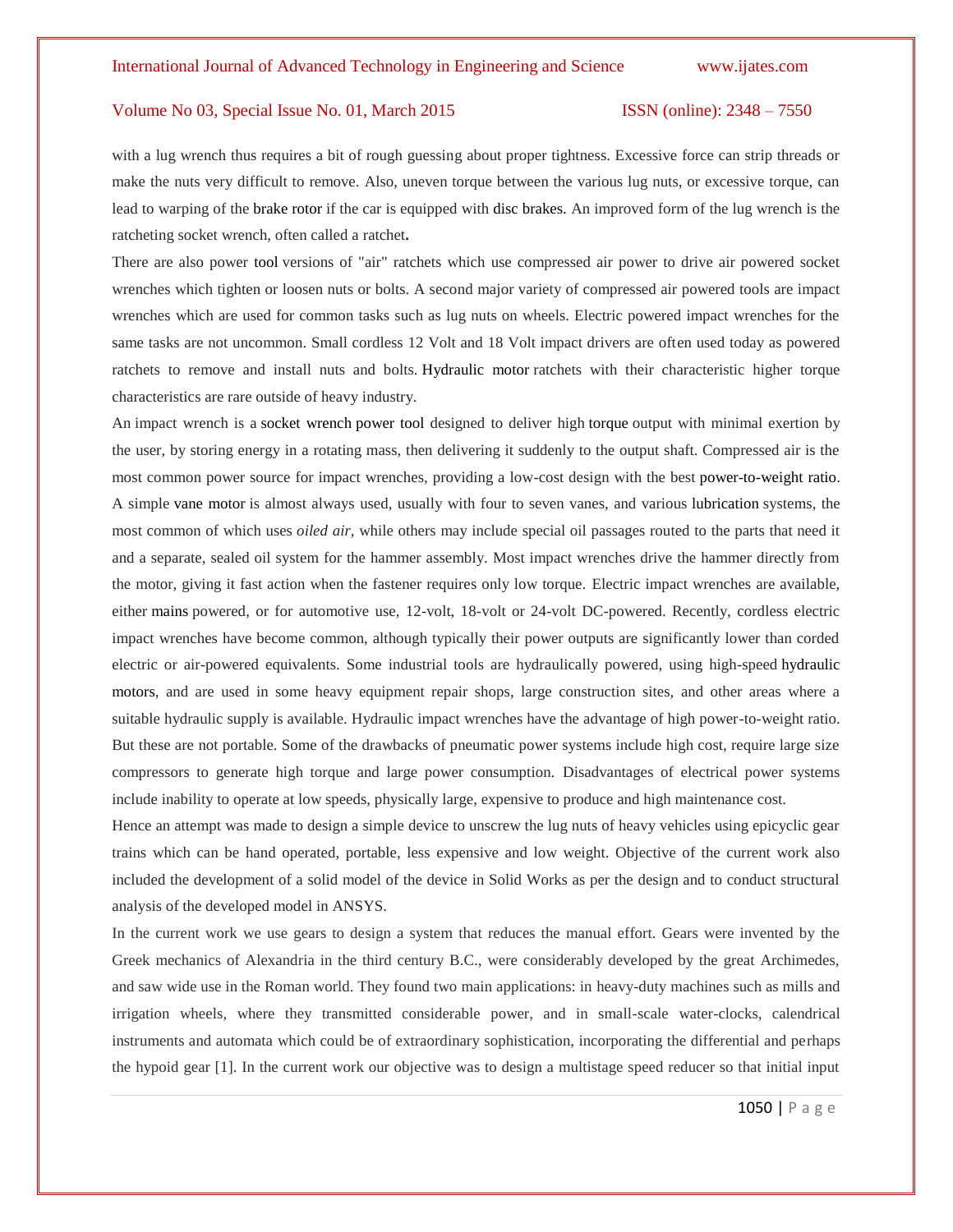torque given is minimum. A detailed overview of the design of a new two-stage cycloidal speed reducer with tooth modifications can be found in [2]. The effects of the design parameters of involute gears generated by rack-cutters and also a general algorithm for the kinematic synthesis of spur and helical gears can be found in [3].

Planetary gear sets possess numerous advantages over their parallel-axis counterparts in terms of their power density, tolerance insensitivity and noise attributes in addition to their kinematic flexibility. One potential disadvantage of planetary gear sets is power losses due to multiple planet branches, resulting from an increased number of gear meshes and bearings. The power losses of a planetary gear set can be grouped in two categories based on their dependence on load. Load-dependent (mechanical) power losses are induced by friction in external and internal gear mesh contact interfaces as well as at planet bearings while load-independent (spin) losses are associated with drag of the carrier assembly and gears, bearing viscous losses and oil-air pocketing at gear mesh interfaces. With the assumption that power losses of these components are independent of each other, a methodology that implements a family of models to predict total power loss of planetary gear sets including primary mechanical and spin loss components is proposed in [4].

#### **II. EXPERIMENTAL METHODOLOGY**

We had to design an epicyclic gear train device which reduces the mechanical leverage in unscrewing lug nuts. It should be compact, easy to handle, have low weight and should be able to produce the desired output torque with least human effort. For heavy vehicles like buses and trucks maximum torque required to unscrew lug nuts is 1000Nm. So if we use a single stage epicyclic gear train, the system will be of large size, heavy and difficult to handle. So we have to use a multistage epicyclic gear system for torque multiplication.

In order to construct a multistage epicyclic gear train, initially we need to find the output of a single stage. So to find the number of rotations of the output shaft for a given input rpm, output torque and the number of stages required to produce the required torque, motion analysis and torque analysis was done [5]. After finding the number of stages required and the output of each stage, we had to find the spur gear data required for the design calculations. So formulas for the dimensional calculation of spur gear in terms of diametral pitch (*P*) and number of teeth (*N*) were used.

These spur gear data were then used for the design of the system. For design three different materials were considered. These include case hardened alloy steel, cast iron and bronze. These materials were then checked for dynamic, static and wear tooth loads. For safe design static and wear tooth loads should be more than dynamic tooth load [6]. Next, we had to create a model of the device. So, using Solid Works a model of the required device was created. First, different components including sun gear, planet gears, ring gear, shaft, connecting bar, handle, etc. were generated as different parts and then assembled to have the required device.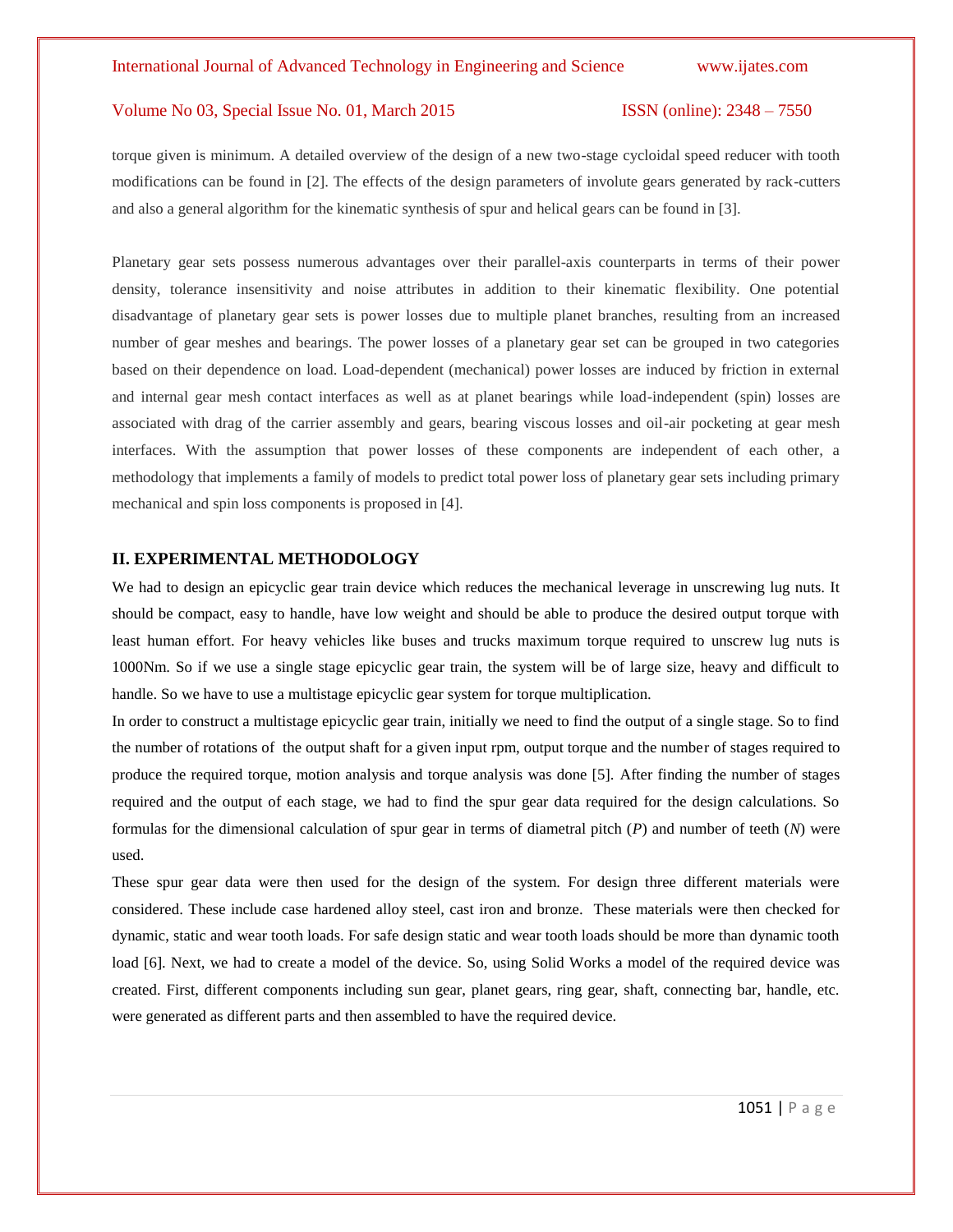International Journal of Advanced Technology in Engineering and Science www.ijates.com

Volume No 03, Special Issue No. 01, March 2015 ISSN (online): 2348 – 7550



**Fig. 1: Meshed view of section of the device being analyzed**

Finally, static structural analysis of the created model was done in ANSYS for case hardened alloy steel, cast iron and bronze to find the equivalent stress, equivalent strain and total deformation of the device for various input conditions. Fig. 1 shows a meshed view of the section being analyzed. This was done to find whether the material used for design was safe.

# **III. RESULTS AND DISCUSSIONS**

# **3.1 Velocity of Arm & Number of Stages**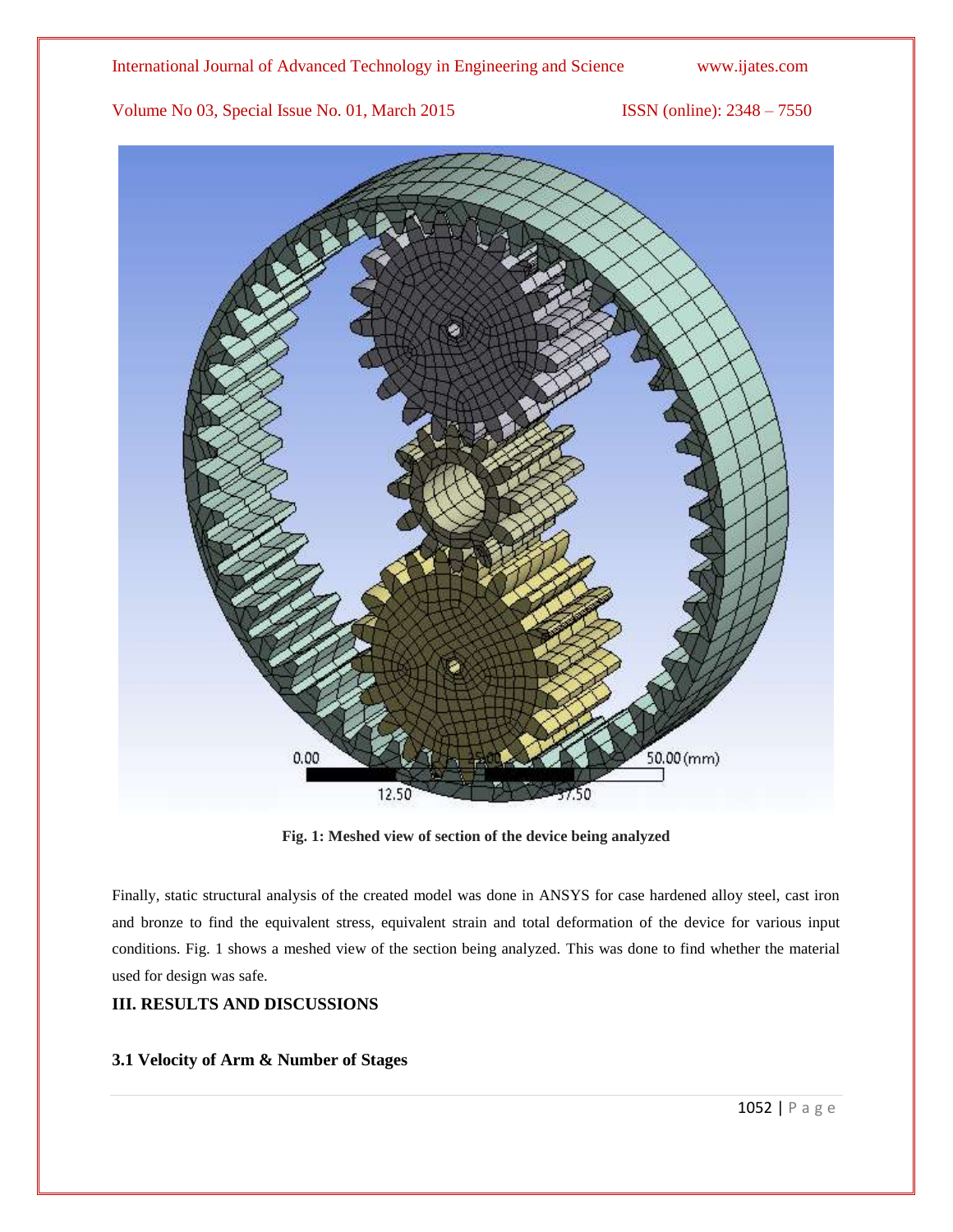Data obtained from the motion analysis and torque analysis of the system is show in the Table 1. From the table it is clear that for an input velocity of 20rpm the velocity of the arm reduces to 3.75rpm in a single stage. So the velocity ratio of the system is found to be 0.1875. Results of torque analysis shows that three stages of epicyclic gear train are required to produce the desired torque output. Gear ratio of the system is 5.33. Table 2 shows the input and output velocities and torques for each of the three stages. For an input torque of 10Nm and 20Nm, the output at the end of third stage is 1517.22Nm and 3034.44Nm respectively.

| <b>Input velocity = 20rpm</b>             | <b>Input torque = 10Nm</b> |
|-------------------------------------------|----------------------------|
| <b>Parameters</b>                         | Magnitude                  |
| No. of stages                             | 3                          |
| Output velocity at the end of stage one   | $3.75$ rpm                 |
| Output velocity at the end of stage three | 0.13182rpm                 |
| Maximum output torque                     | 1517.22Nm                  |
| Velocity ratio                            | 0.1875                     |
| Gear ratio                                | 5.33                       |

#### **Table 1: Results of velocity and torque analysis**

**Table 2: Input and output velocities and torques for each stage**

|                |        | Stage   |         |         |
|----------------|--------|---------|---------|---------|
|                |        |         | 2       | 3       |
| Velocity (rpm) | Input  | 20      | 3.75    | 0.703   |
|                | Output | 3.75    | 0.703   | 0.13182 |
| Torque (Nm)    | Input  | 10      | 53.33   | 284.495 |
|                | Output | 53.33   | 284.495 | 1517.22 |
|                | Input  | 20      | 106.667 | 568.99  |
|                | Output | 106.667 | 568.99  | 3034.44 |

### **3.2 Spur Gear Design Data**

In the present project, design of spur gear using three different materials was analysed for satisfying different design requirements. The materials used include case hardened alloy steel of BHN 650, cast iron of BHN 225 and bronze of BHN 80. Gears were tested for dynamic, static and wear tooth loads. Table 3 shows results of spur gear design using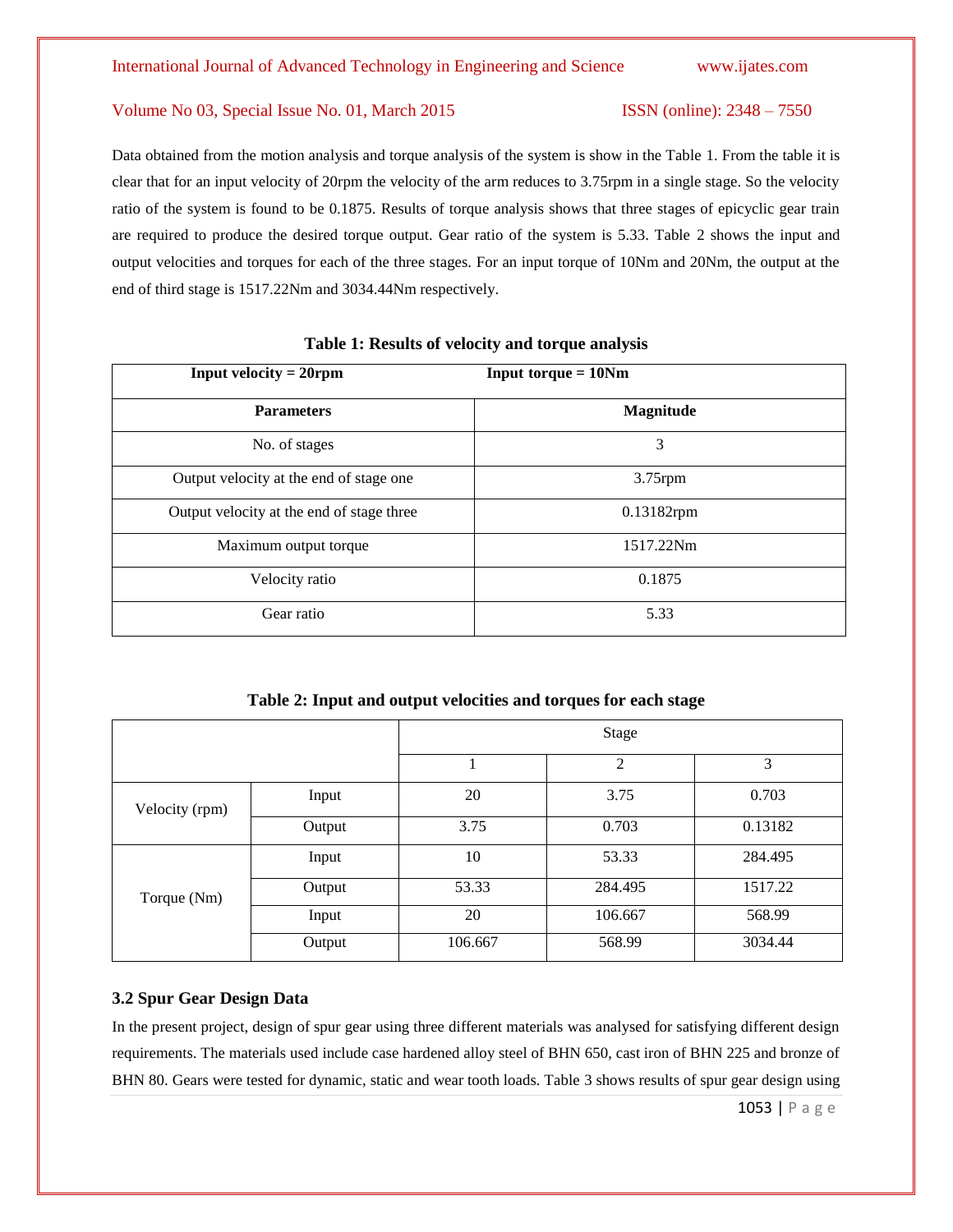different materials. From the Table.3 it is clear that the static and wear tooth loads for bronze and cast iron are less than the dynamic tooth load. But for the design to be safe, static and wear tooth loads should be more than the dynamic tooth load. So it is not safe to use bronze and cast iron as gear material in the design. But in the case of case hardened alloy steel the static and wear tooth loads are more than the dynamic tooth load. So case hardened alloy steel is safe for design.

| Material                  | Dynamic tooth load (N) | Static tooth load<br>(N) | Wear tooth load<br>(N) |
|---------------------------|------------------------|--------------------------|------------------------|
| <b>Bronze</b>             | 2118.749               | 437.310                  | 142.439                |
| Cast iron-Grade 35        | 2118.750               | 359.015                  | 449.092                |
| Case hardened alloy steel | 2118.774               | 2197.370                 | 2428.725               |

#### **Table 3: Dynamic, static and wear tooth loads for different materials**

#### **3.3 Solid Model**

Fig. 2 shows the model of the multistage epicyclic gear train device design to unscrew the lug nut of vehicles. The device works on hand power. Whenever a lug nut is to be removed, a socket is attached to the lug nut and the output shaft of the device is connected to the socket. Then the input shaft is rotated by means of a handle. The input torque now gets multiplied in each of the three stages, thus providing the necessary torque at the output shaft required to unscrew the lug nut with least human effort. The outer ring serves as the casing for the device, so no additional casing is required. Since the device is compact and is of less weight it can be easily handled and is portable.



**Fig. 2: Multistage epicyclic lug wrench**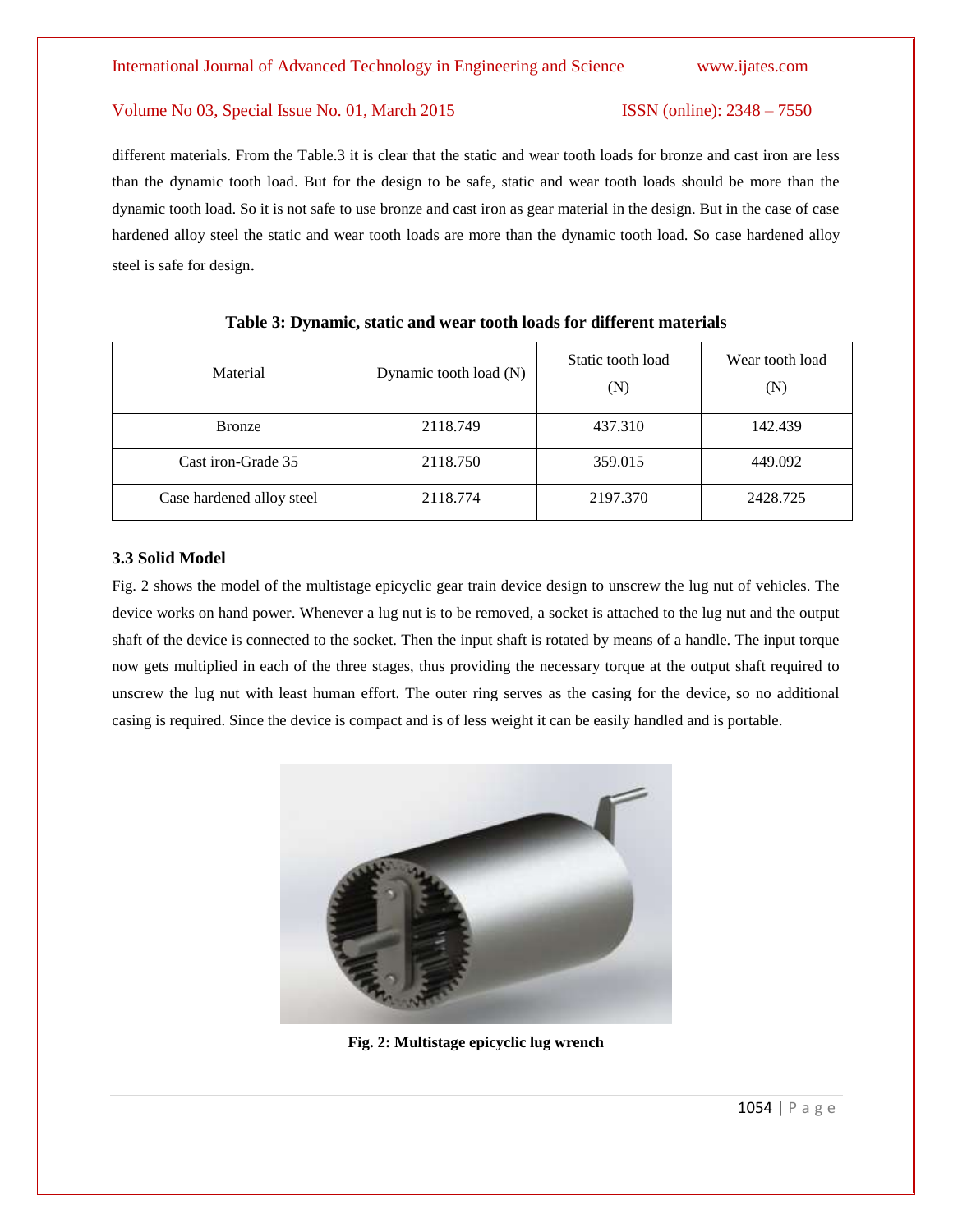#### **3.4 Structural Analysis Data**

The model of the device created was structurally analysed in ANSYS for equivalent stress, equivalent strain and deformation for three different materials (i.e. case hardened alloy steel cast iron and bronze). Table 4 shows the maximum and minimum values of stress, strain and deformation for each of the different materials. From Table.4 it is clear that the equivalent strain, equivalent stress and total deformation for case hardened alloy steel is much lower than cast iron and bronze. This may be due to the better material properties and strength of case hardened alloy steel compare to the other two. Alloy steel is case hardened by carburizing, quenching and tempering, which increases their fatigue resistance, toughness, hardness and wear resistance. The maximum equivalent stress of alloy steel is less than its ultimate stress, but it is not so in the case of bronze and cast iron. So alloy steel is structurally safe for design, which is in agreement with numerical calculation.

| <b>Parameter</b>          |         | <b>Material</b>        |                          |                        |
|---------------------------|---------|------------------------|--------------------------|------------------------|
|                           |         | <b>Bronze</b>          | Cast iron                | Alloy steel            |
| Equivalent Elastic Strain | Minimum | $1.2389\times10^{-15}$ | $7.286 \times 10^{-16}$  | $1.3391\times10^{-16}$ |
|                           | Maximum | $2.3401\times10^{-2}$  | $2.2215\times10^{-2}$    | $4.0830\times10^{-3}$  |
| Equivalent(von-           | Minimum | $7.037\times10^{-11}$  | $3.2785 \times 10^{-11}$ | $1.1503\times10^{-11}$ |
| Mises)Stress (MPa)        | Maximum | $2.375 \times 10^3$    | $2.3898\times10^{3}$     | $8.3853\times10^{2}$   |
| <b>Total Deformation</b>  | Minimum | $\theta$               | $\mathbf{0}$             | $\theta$               |
| (mm)                      | Maximum | $2.2537\times10^{-1}$  | $2.1230\times10^{-1}$    | $3.9019\times10^{-2}$  |

**Table 4: Maximum and minimum values of stress, strain and deformation**

Equivalent stress distribution obtained from static structural analysis of the section of the device for case hardened alloy steel, bronze and cast iron are show in figures 3, 4 and 5 respectively. From figures 3, 4 and 5 it is clear that the maximum stress is minimum in the case of case hardened alloy steel. Also, for alloy steel the maximum stress is below its ultimate stress, but it is not so in the case of bronze and cast iron. So alloy steel is safe for design.



**Fig. 3: Equivalent stress distribution for case hardened alloy steel**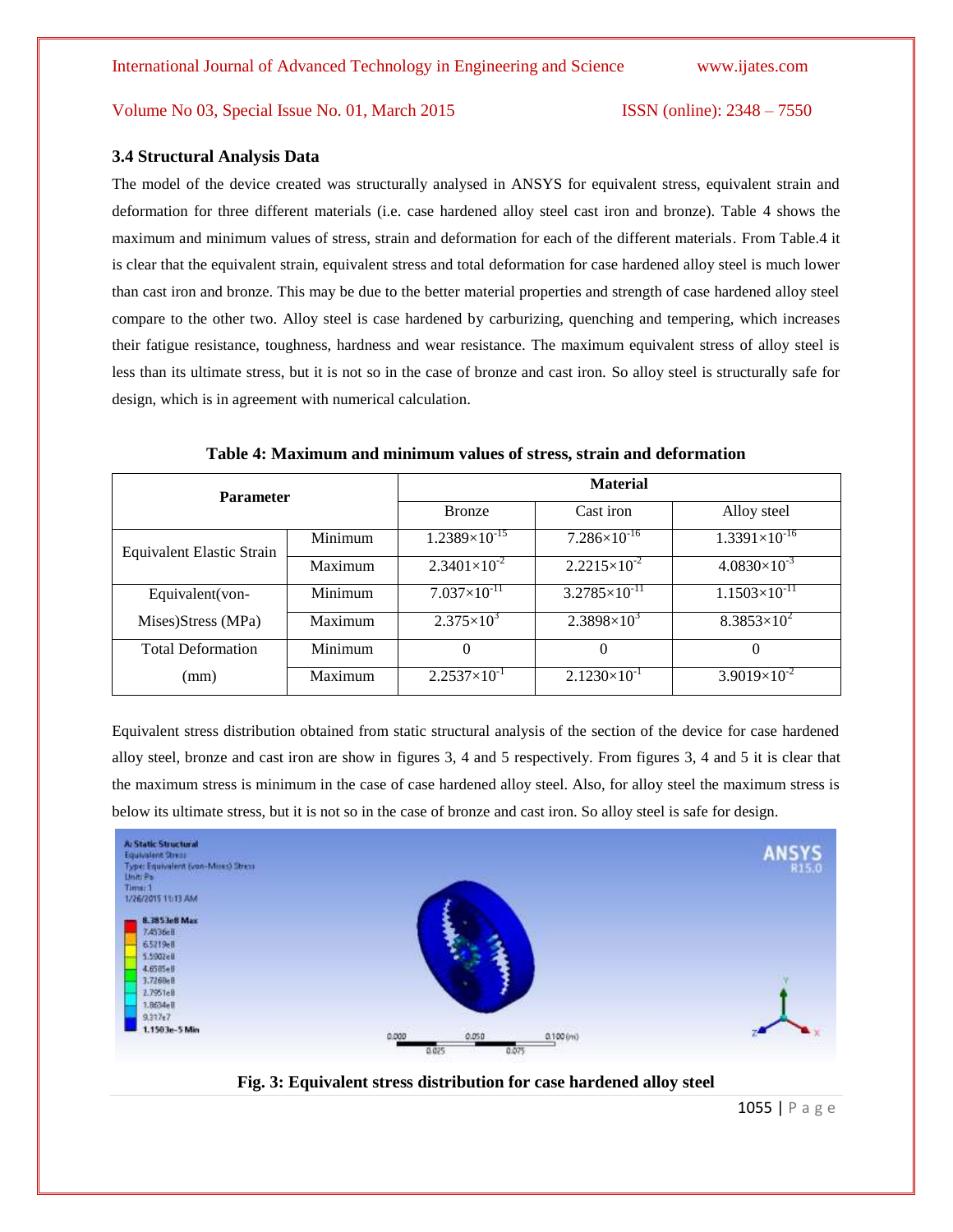## International Journal of Advanced Technology in Engineering and Science www.ijates.com

Volume No 03, Special Issue No. 01, March 2015 **ISSN** (online): 2348 – 7550



**Fig. 4: Equivalent stress distribution for bronze**



**Fig. 5: Equivalent stress distribution for cast iron**

# **IV. CONCLUSIONS**

A mechanical device for unscrewing the lug nuts of vehicles was design using multistage epicyclic gear trains. The device offers better advantage over pneumatic, electric and hydraulic impact wrenches as it is hand operated and does not require any external power other than a little human effort. The device is compact, portable and is of less weight, so it can be easily handled. The use of the device can be extended to unscrewing nuts and bolts which are difficult to remove other than the lug nuts.

A model of the device was created in the Solid Works and it was analyzed in ANSYS to find its equivalent stress, equivalent strain and total deformation.

# **REFERENCES**

- [1] M.J.T Lewis., "Gearing in the ancient world," *Endeavour*, *Vol. 17*, 1993, *Issue 3*, pp. 110-115.
- [2] Wan-Sung Lin., Yi-Pei Shih, Jyh-Jone Lee, "Design of a two-stage cycloidal gear reducer with tooth modifications," *Mechanism And Machine Theory, Vol. 79*, 2014, pp. 184-197.